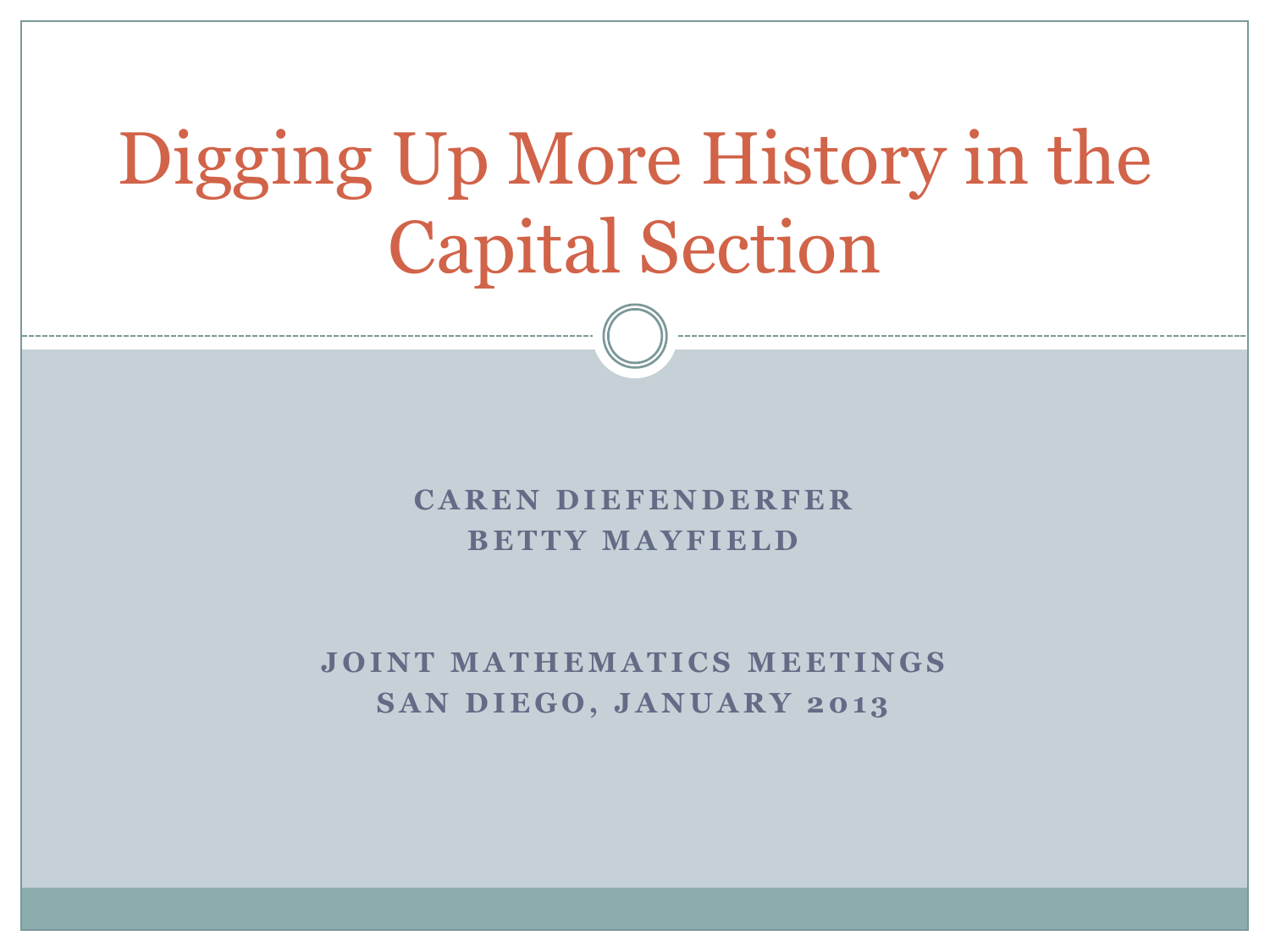### Recall from our report last year…

 We are really the Maryland-District of Columbia-Virginia Section

Maryland

### District of Columbia

Virginia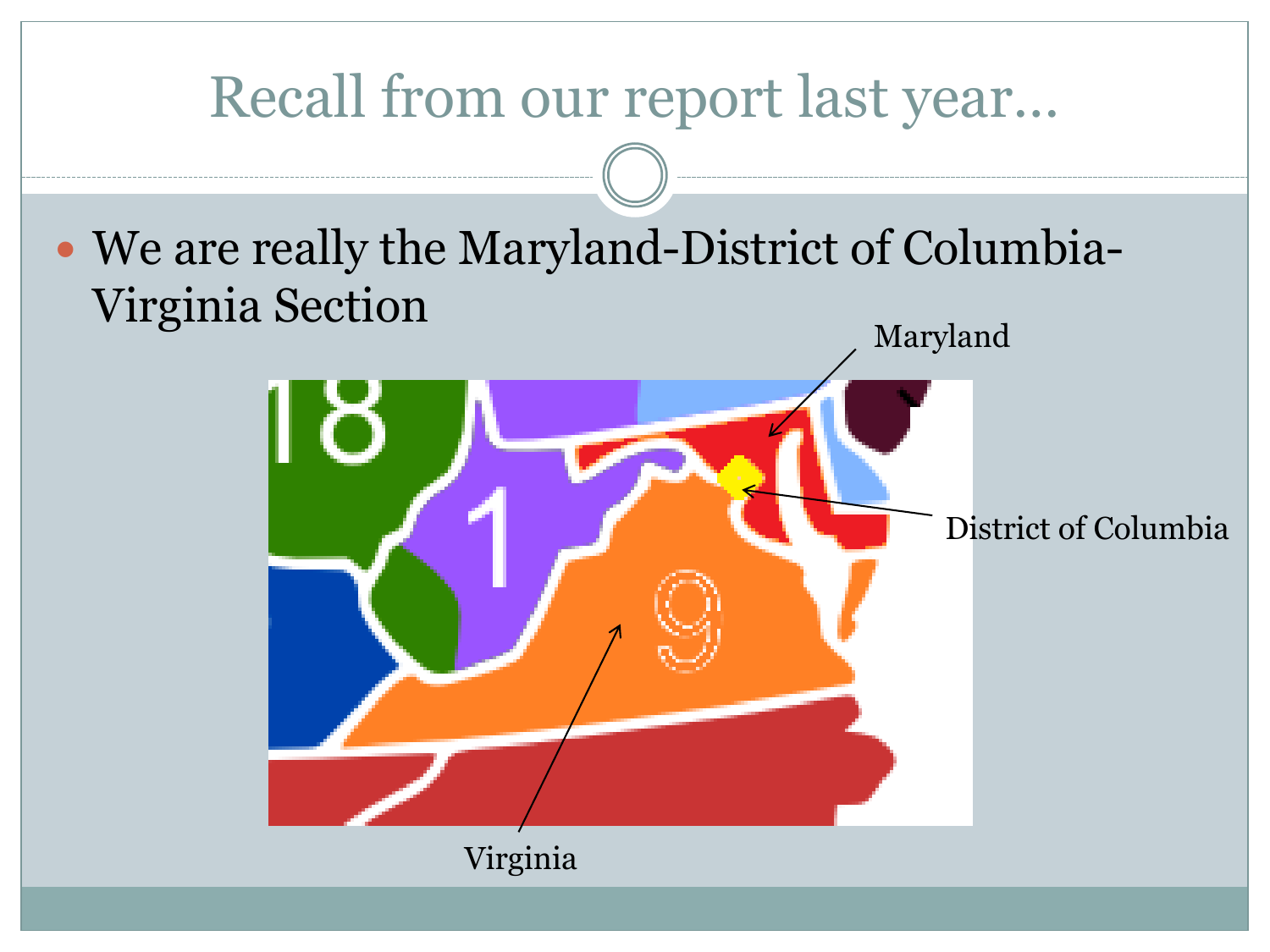## A slide from last year's talk

### Plans for the future:

- Interview long-time members
- Write brief biographies of members who are no longer with us
	- John M. Smith Award for Distinguished College or University Teaching
	- John G. Milcetich Memorial Student Achievement Fund
- Electronic repository: Section website and blog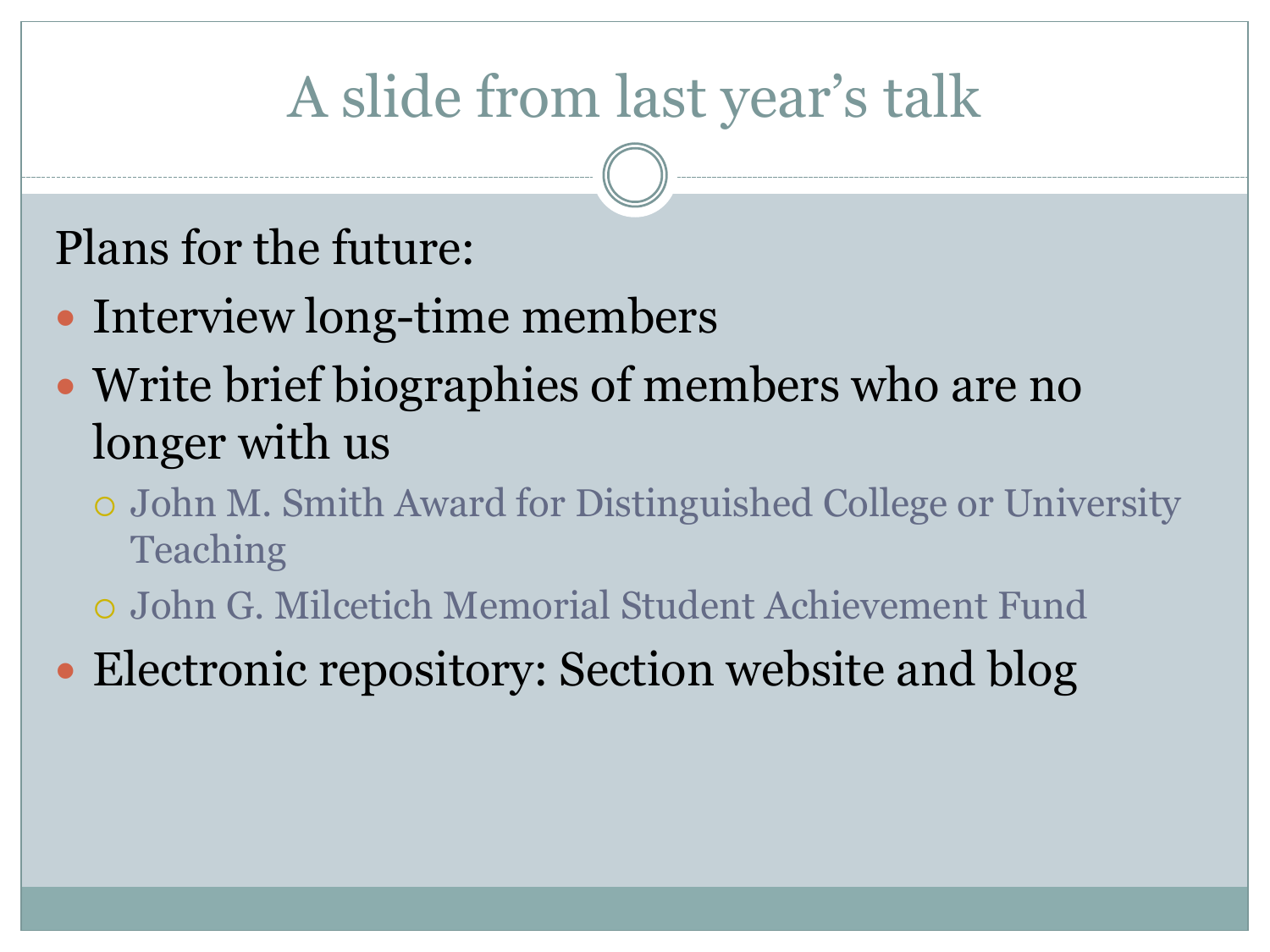## Two new projects

- Section history blog
- Videotaping project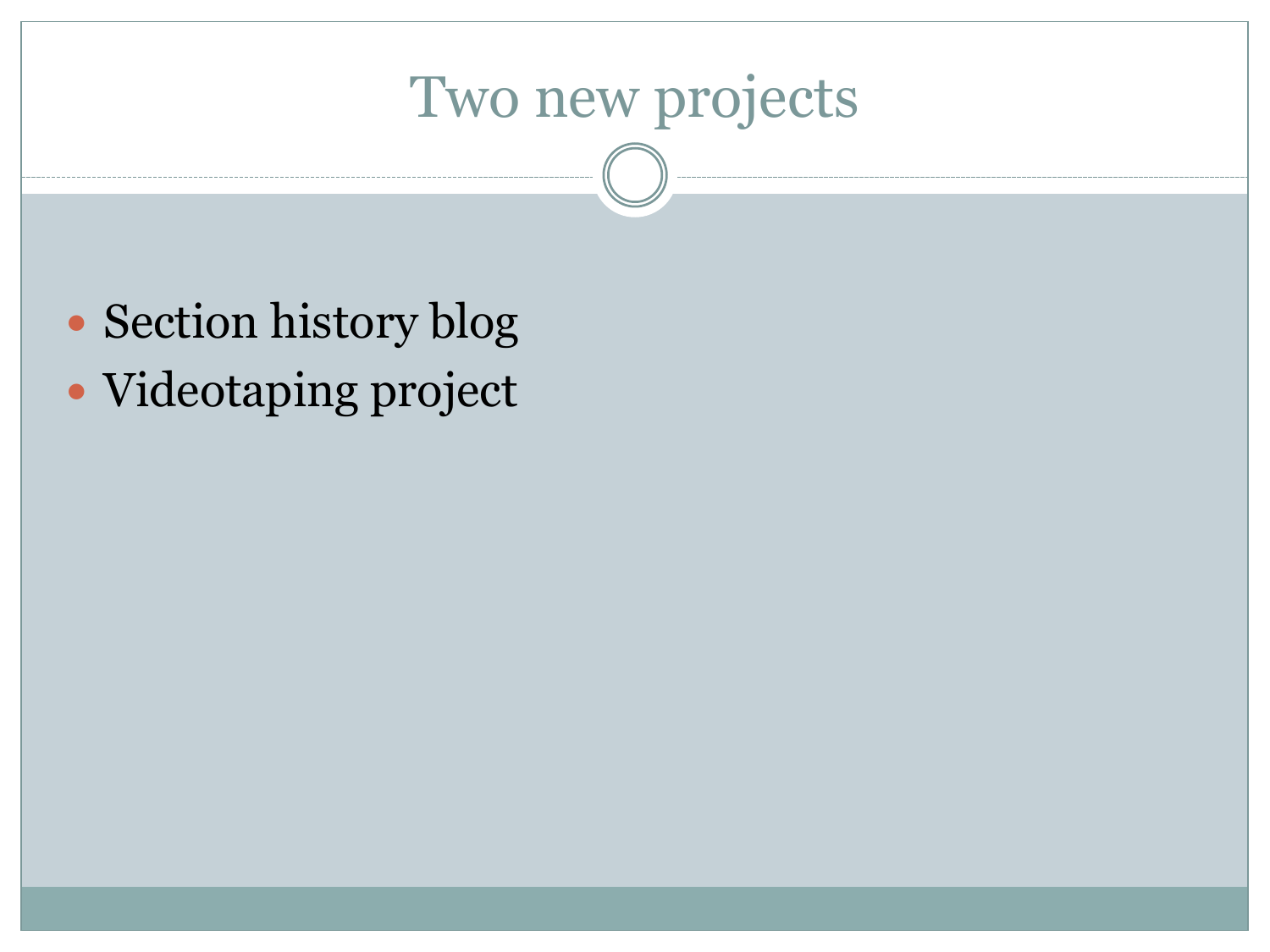### **Our Section Website**

### The Mathematical Association of America Maryland-District of Columbia-Virginia Section

**LINKS HISTORY MEETINGS MINUTES** NEWSLETTERS **SECTION NEXT JOBS AWARDS STUDENTS SEARCH** 

#### **MD-DC-VA MAA Section News**



**HOME** 



Fall 2012 Meeting at the Virginia Military Institute: The Fall 2012 meeting of the section will be held on October 26-27, 2012 at the Virginia Military Institute.

The Friday afternoon workshop Creating Models to Explore Hyperbolic Geometry and evening banquet address Hyperbolic Crochet Coral Reef Comes to Southwest Virginia will be presented by Caren Diefenderfer of Hollins University and Jan Minton from Roanoke College. The Saturday morning address Quantum Information: An Ongoing Research Program with Undergraduate Students will be given by David Lyons from Lebanon Valley College and in the afternoon we will have a split session. Randy Cone from the Virginia Military Institute will be presenting A Forum on the Status of Mathematics Education: A Conversation in Solutions and Jeff



Suzuki from Brooklyn College will be presenting a Mini-Workshop: How to Win an Election Without really Trying.



Congratualtions to Mark McKibben of Goucher College the 2012 winner of the John M. Smith Award for Distinguished College or **University Teaching!** 

Fall 2012 Newsletter is online. Fall Meeting at Virginia Military Institute, Section Reports, Awards, New Faculty, Transitions and Publications, Grants, ...

Section NExT Application has been posted. If you are interested in becomming a Section NExT Fellow for the class of 2014 please apply before Friday, September 28, 2012.

Spring 2012 Meeting Highlights are online. Highlights include Invited Addresses, Gallery, Schedule, Abstracts and Presentation Slides.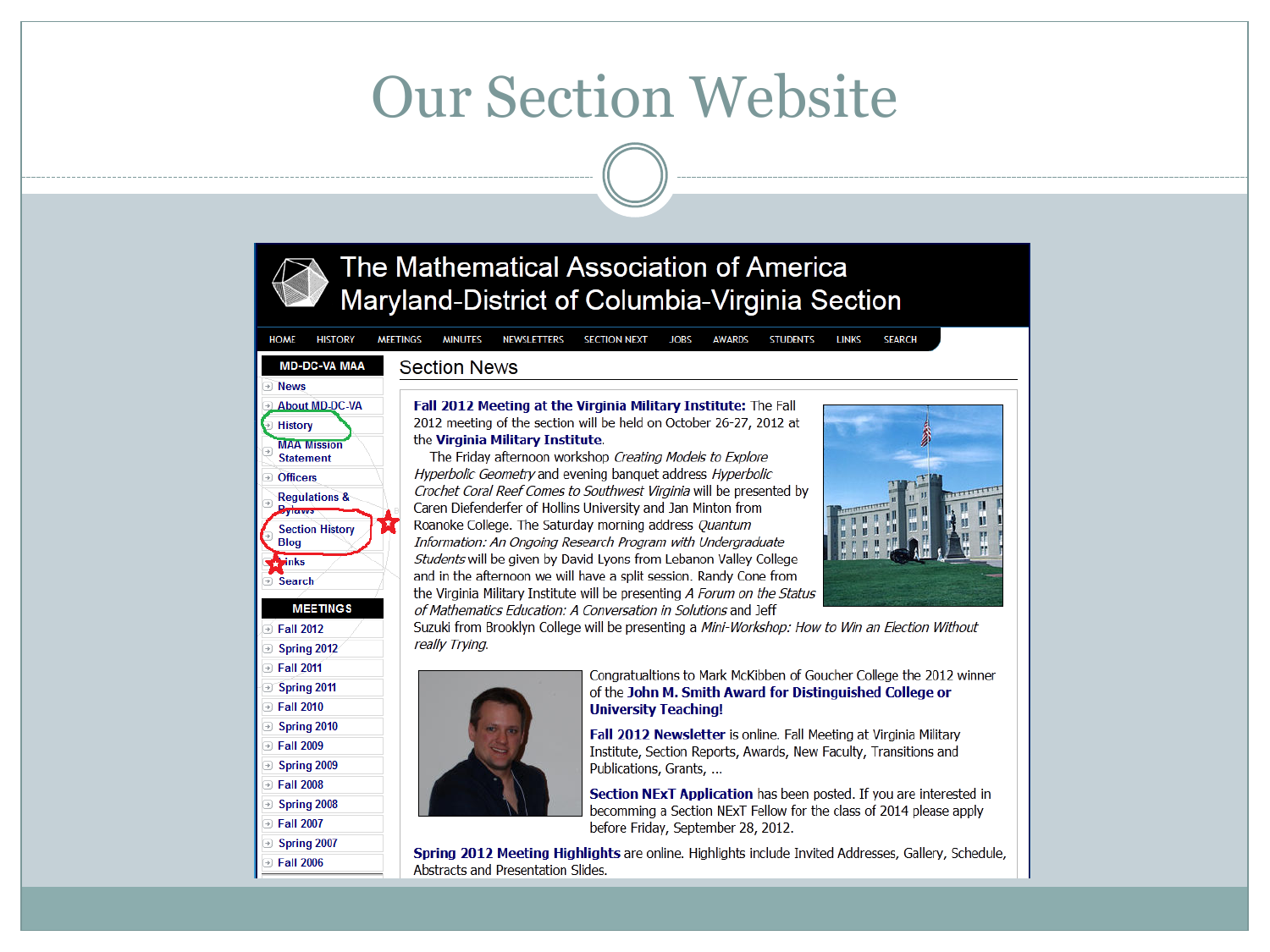## If you build it, they will come?

### **MD-DC-VA Section History**

This blog is for members of the MD-DC-VA Section of the MAA to post information and stories about section meetings, summer workshops, people, newsletters and institutions.

#### FRIDAY, DECEMBER 30, 2011

#### **Stories**

Please submit any stories about the section, its members or meetings that you think other members would find of interest.

Posted by Don Spickler at 11:19 AM 3 comments:

 $\mathbb{M} \boxminus \mathbb{H}$   $\mathbb{F}$   $\mathbb{R}$   $\mathbb{R}$  +1 Recommend this on Google

#### **Newsletters**

Please submit information about past section newsletters. We are currently creating an archive of past newsletters and there are some holes we would like to fill. You can find the current archive at MD-DC-VA Newsletter Archive.

Posted by Don Spickler at 11:17 AM No comments:  $\boxed{M}$   $\boxed{B}$   $\boxed{C}$   $\boxed{R}$  +1 Recommend this on Google

#### People

### **BLOG ARCHIVE**

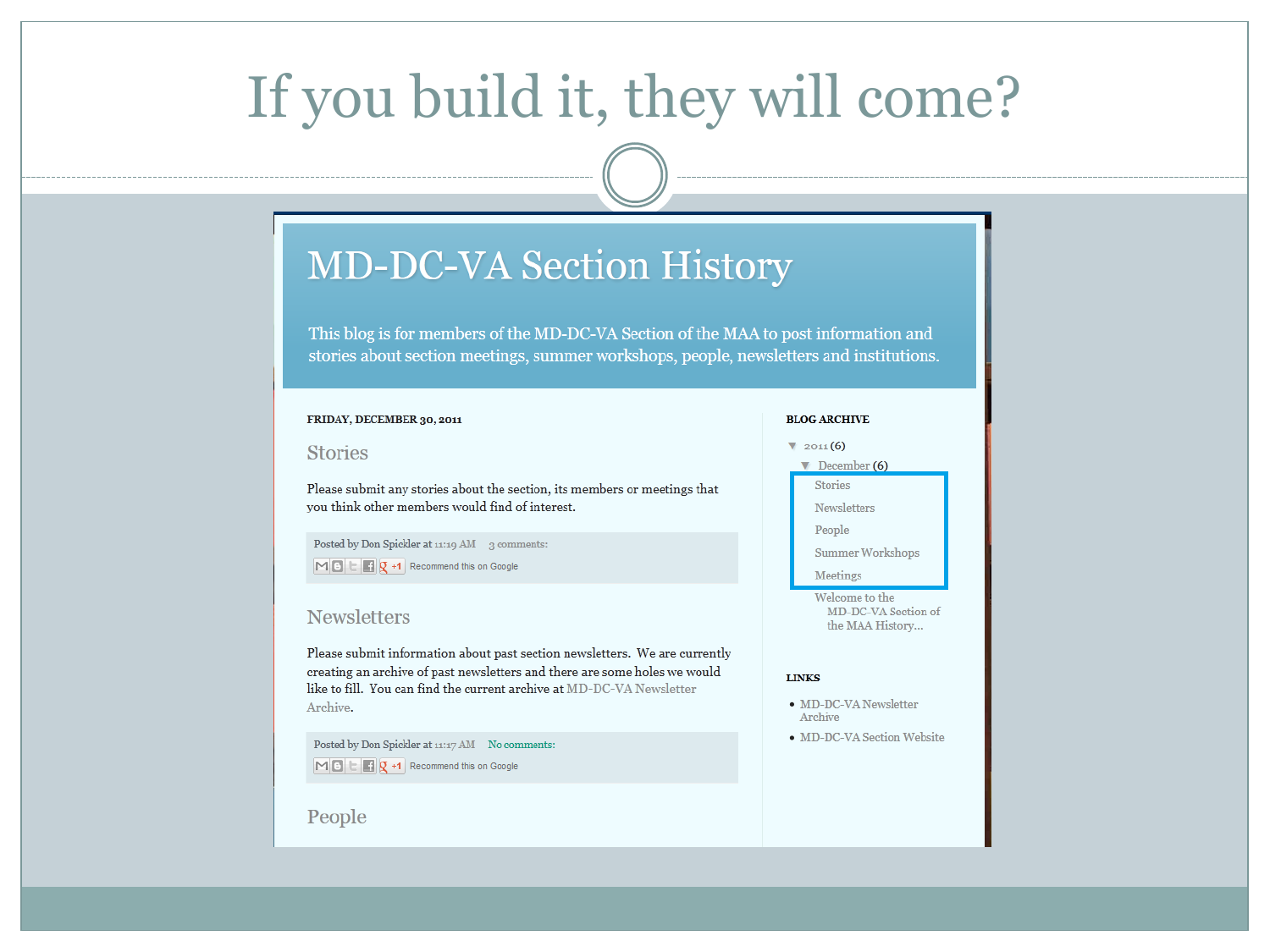## Look carefully!

### **Stories**

Please submit any stories about the section, its members or meetings that you think other members would find of interest.

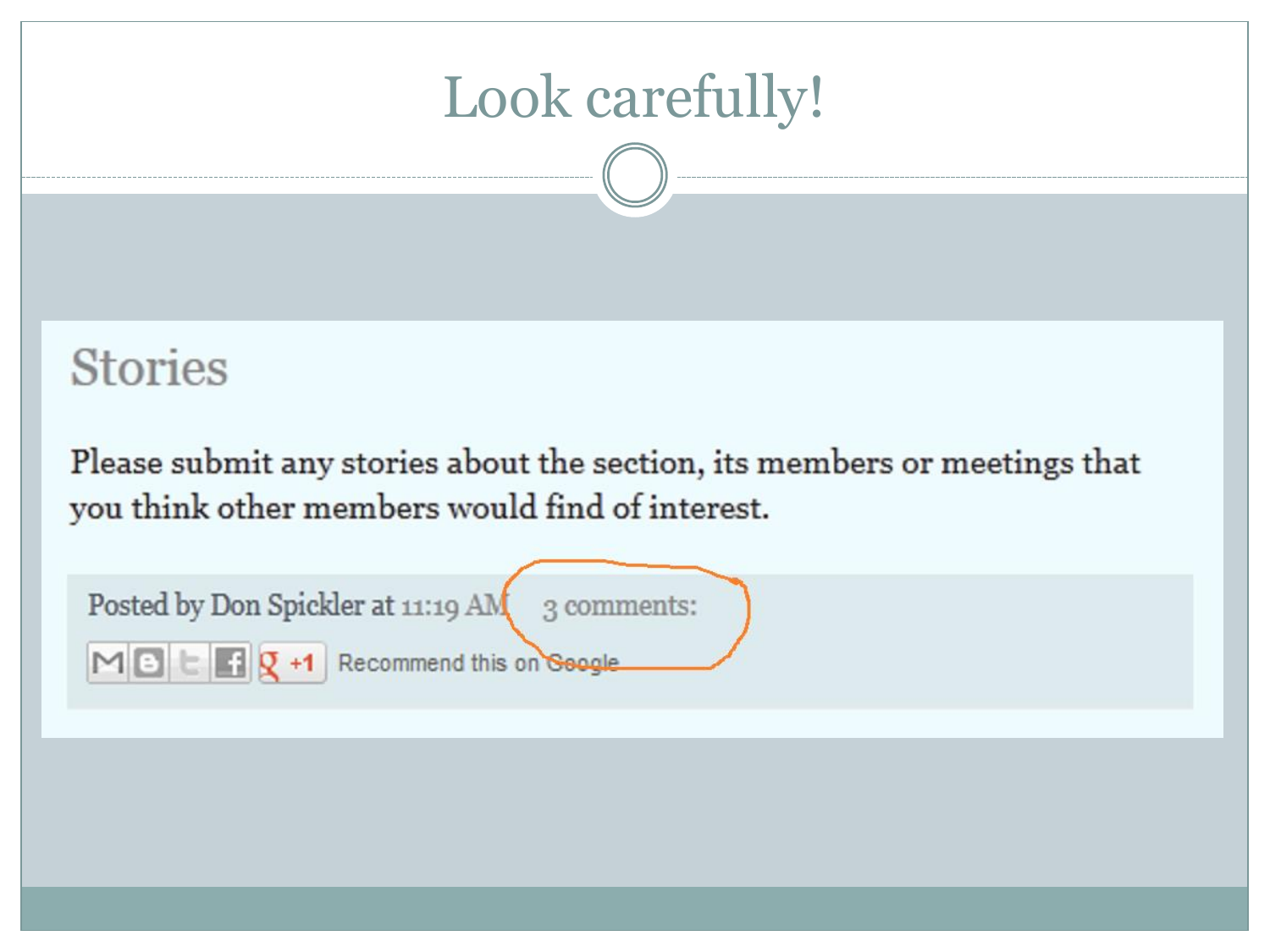## Story # 1

• Obituary

*Anonymous* [August 19, 2012 8:17 AM](http://mddcvasectionhistory.blogspot.com/2011/12/stories.html?showComment=1345389435285)

A long-time member and leader of our Section died recently:

http://www.loyola.edu/Media/News/2012/0813 helen-christensen.aspx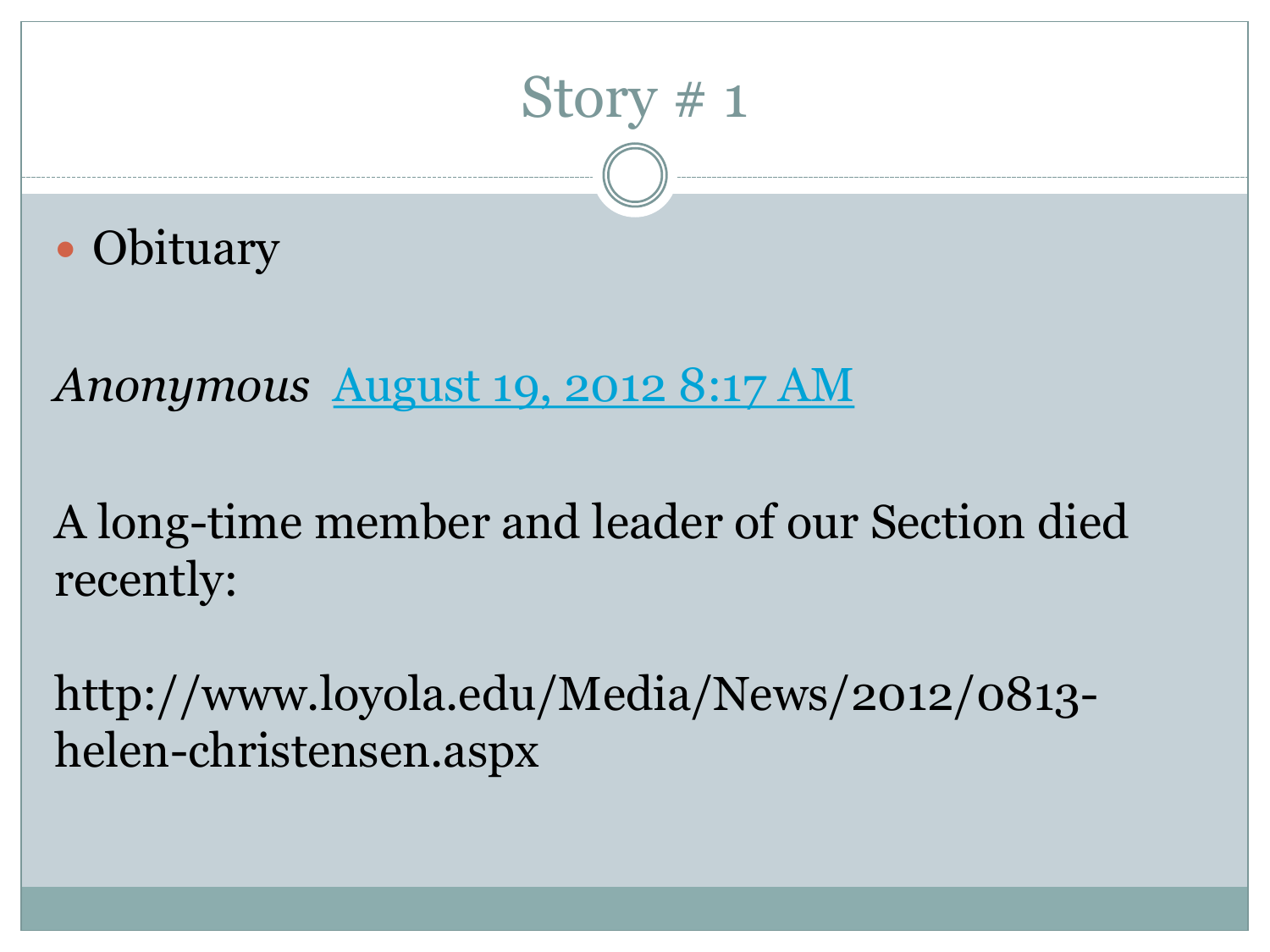### Stories 2 and 3

*Anonymous* [October 25, 2012 8:19 AM](http://mddcvasectionhistory.blogspot.com/2011/12/stories.html?showComment=1351178367937)

 Getting involved with the MAA: Part I Getting involved with the MAA: Part II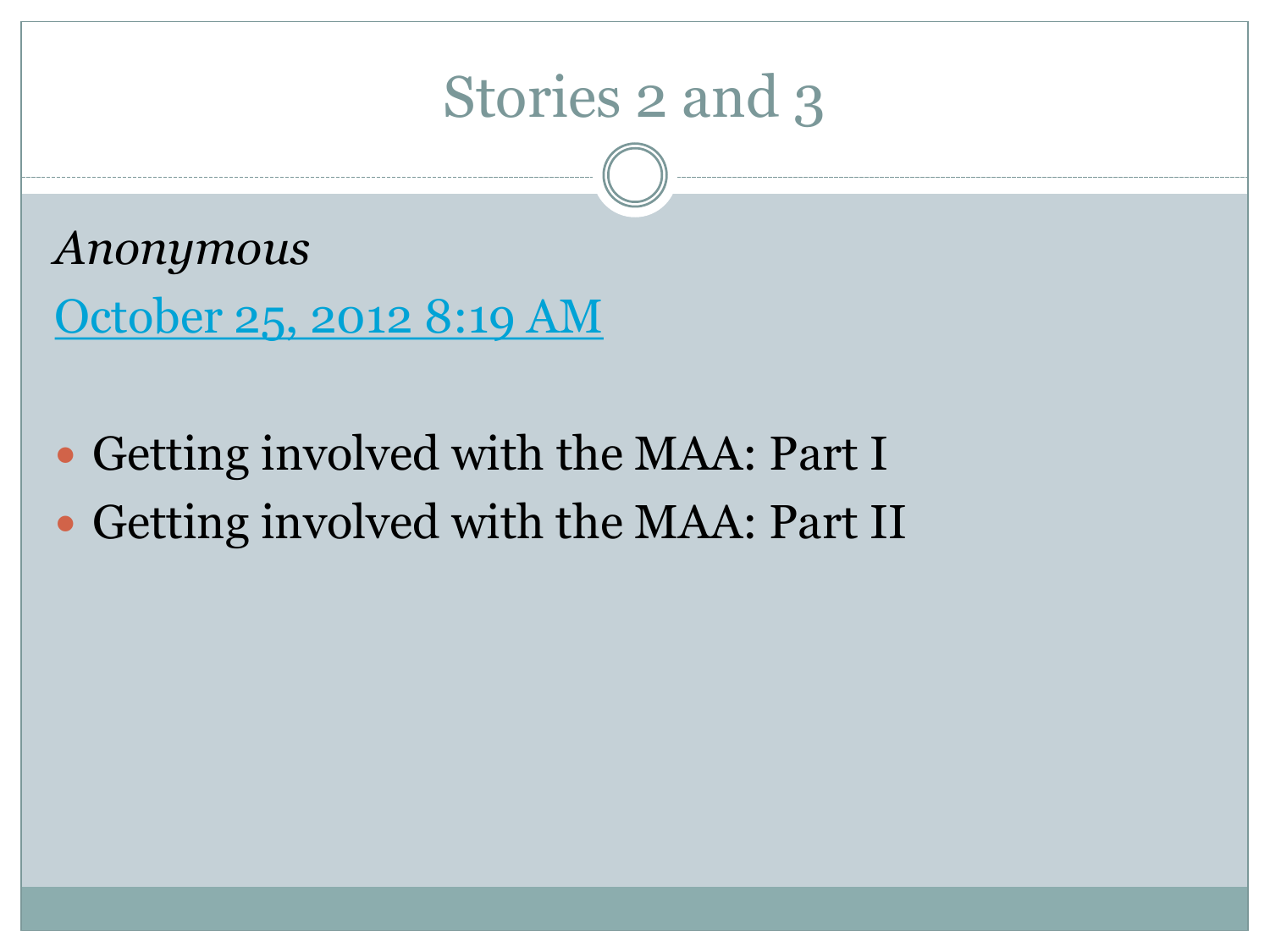### Getting involved with the MAA: Part I

 *"Many of us in the MAA are given student memberships as undergraduates, or graduate students, or high-school students. Here is a member with quite a different story…"*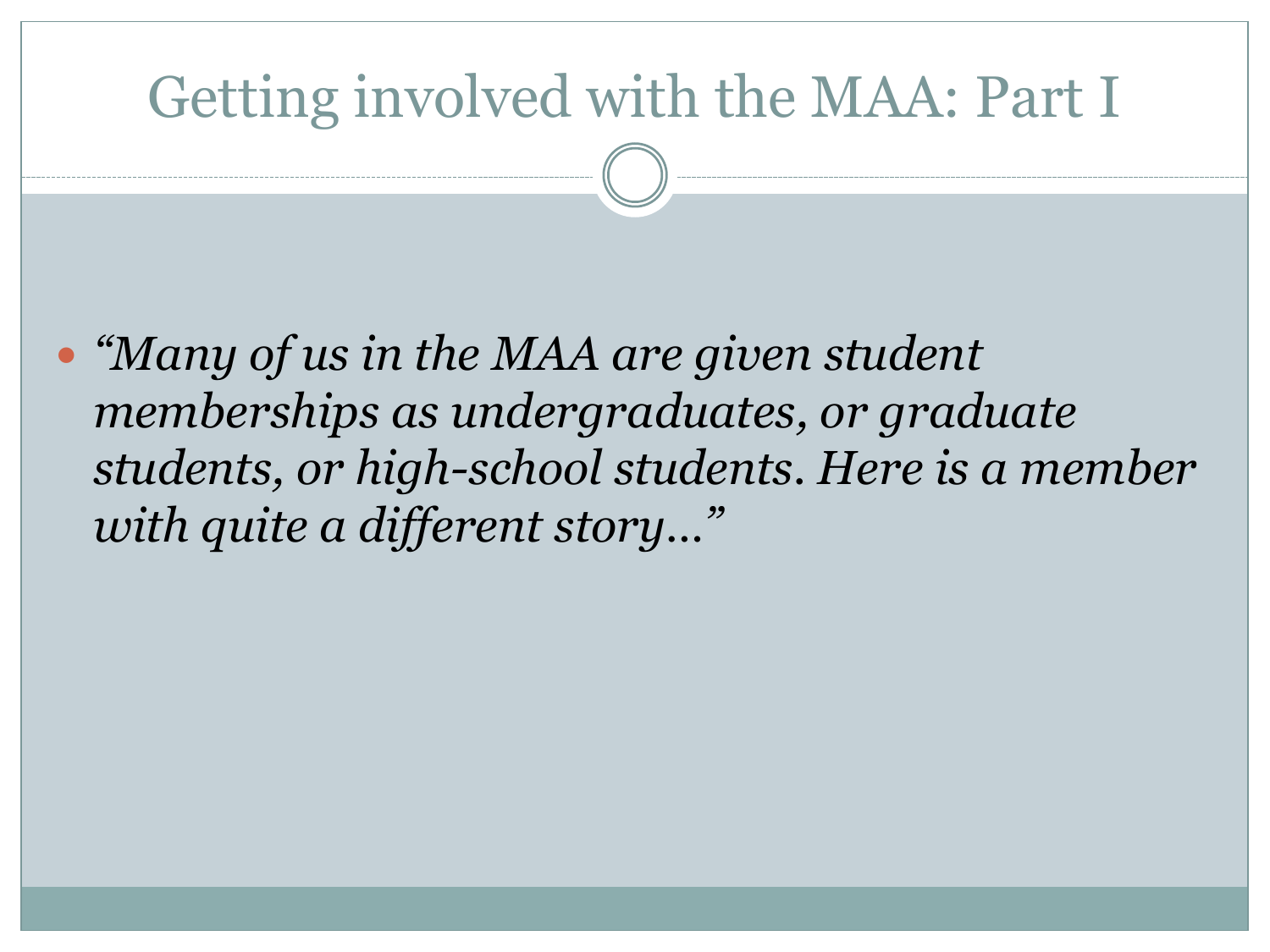### How to get *more* stories??

- Seed the blog with posts from committee members.
- Follow up on existing posts.
- Announce at meetings.
- Write an article for the newsletter.
- Other ideas??